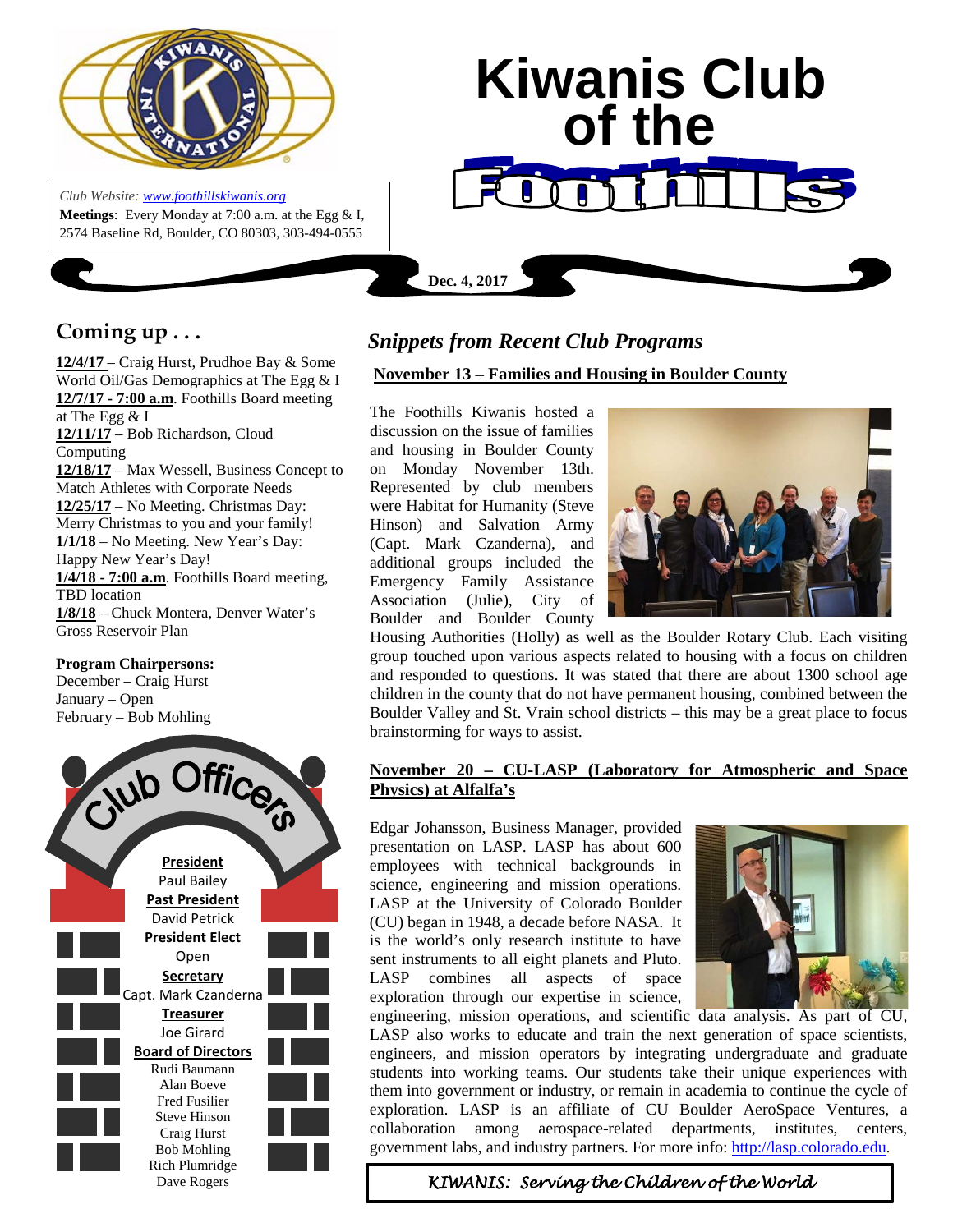#### **November 20 – Paradox Sports at East Simpson Cafe**

Dan Boozan explained that Paradox Sports is an IRS public charitable organization. It seeks recognize and foster an individual's potential and strength, defying the assumption that people with a physical disability can't lead a life of



excellence. The organization provides inspiration; opportunities and specialized adaptive equipment so that anyone is able to be an active participant in human-powered sports. Since 2007, Paradox Sports has been a place to connect, push your limits, and change beliefs about what's possible with a disability. Climbing, as a sport in general, requires adaptive equipment even for able-bodied climbers. Harnesses, ropes, ice tools, and other gadgets aid in ascending the wall for people of all abilities, adaptive athletes do not necessarily need adaptive equipment to go climbing. Paradox is passionate about engaging everyone in climbing and the climbing community because the community is what keeps us coming back.

# **The Pete Sprenkle Coaching Excellence Award**



A presentation was made to recognize our member, Pete, for his forty years of coaching girls' softball with Boulder Valley Girls Softball Association (BVGSA). Misie Goodard, current President of the Boards of BVGSA, IPGSA, and Fall Ball, and her association committee selected the "second" coach to receive the Pete Sprenkle Coaching Excellence Award. The 2017 recipient is Mike Lujan, a coach for many years of two teams – one being competitive and one recreational. He steps up any time BVGSA needs help or advice. He was presented with the award and a gift certificate to Corelli's Restaurant from our club. Thanks Pete, Misie, and Mike for all you do with the youth of our community!

# **November 11 - Member Induction Ceremony for Peak to Peak Key Club**

There are 45 paid members in the key club. On November 11, the officers inducted the members into the club for the 2017-18 administrative year. The club has been meeting in the classroom of their Faculty Advisor, Rachael Medina. The students have already volunteered labor for the following projects: separated and recycled trash at Broomfield Days,



cleaned and packed items at Broomfield Library, and Red Kettle bell ringing for the Salvation Army. Thanks to Ms. Medina and the students for all you do for our community!

#### **Red Kettle Bell Ringers**

# *– Bob Mohling*

Thanks to all who have volunteered to help with the Salvation Army Red Kettle program. Key Club members, club members, and friends of our club have been ringing the bell since November 13 at King Soopers and Meadows Safeway. Bell ring at Meadows Safeway will begin again on December 14. Capt. Mark reports that we are running ahead about twice the donations of last year. Please register to ring for a shift with Capt. Mark or go to: [www.registertoring.com.](http://www.registertoring.com/)

*Please consider helping with the Red Kettle program. This is the Salvation Army's major fundraiser event to help families for the 2018 year.* The following page shows a subset of our members and nonmember ringing the bell at King Soopers at Arapahoe and  $30<sup>th</sup>$ .



#### **Thoughts and Prayers for Our Club Members**

- To Pete Sprenkle, as he continues to battle bone-marrow cancer.
- To Kerry Hassler, who continues additional medical treatment.